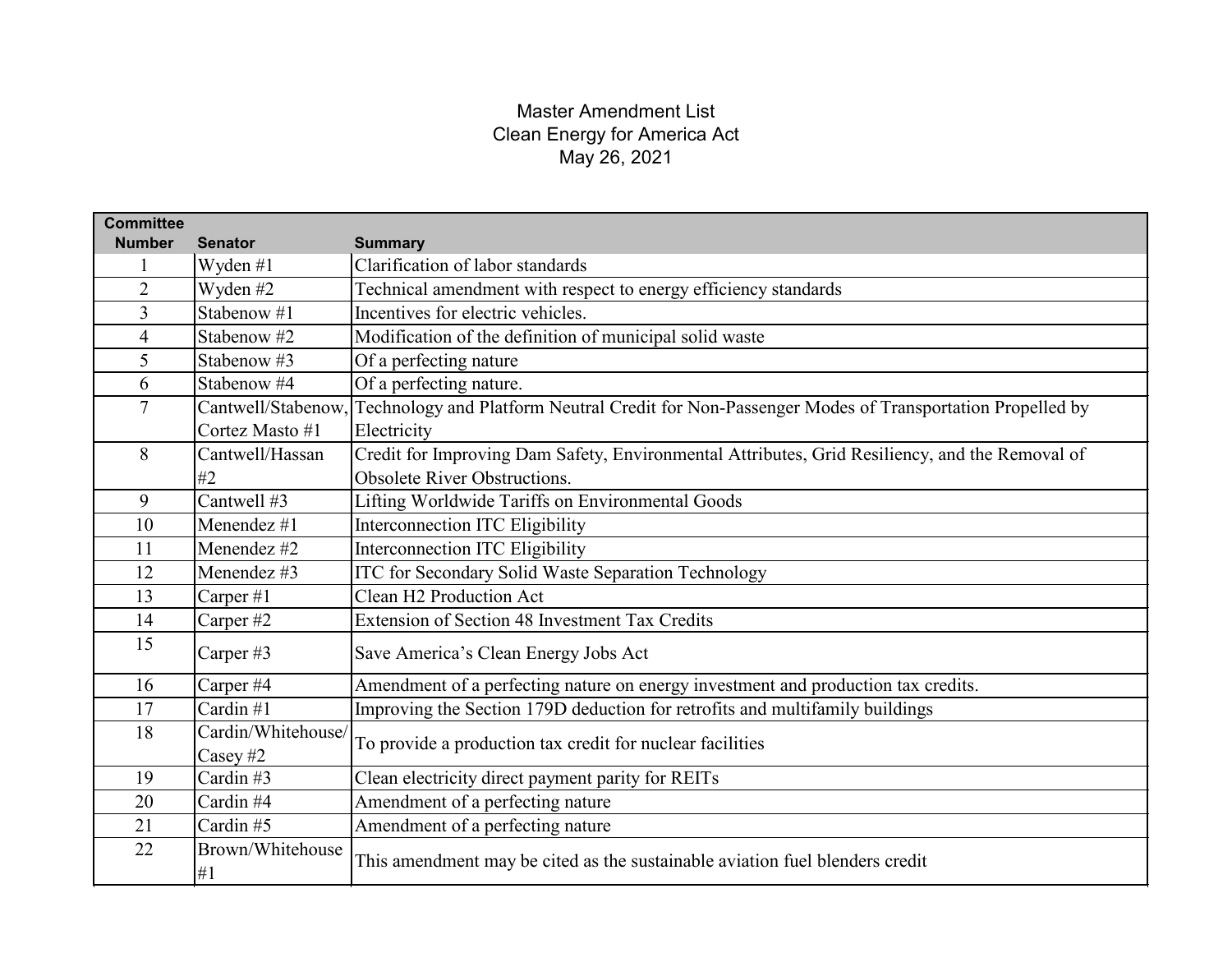| 23 | Brown #2                  | This amendment may be cited as the biodigesters credit                                                                                                                                                                                          |
|----|---------------------------|-------------------------------------------------------------------------------------------------------------------------------------------------------------------------------------------------------------------------------------------------|
| 24 | Bennet #1                 | An amendment to allow power plants and industrial facilities to access private activity bonds (PABs) to<br>finance the purchase and installation of carbon capture and storage (CCS) equipment as well as direct air<br>capture (DAC) projects. |
| 25 | Bennet#2                  | An amendment to expand direct pay provisions to allow rural electric cooperatives to access clean energy<br>tax credits                                                                                                                         |
| 26 | Casey/Brown #1            | To ensure strong domestic content requirements for investments tackling climate change                                                                                                                                                          |
| 27 | Casey/Bennet/<br>Brown #2 | To support economic development and investment in communities with high needs for clean energy<br>project expansion                                                                                                                             |
| 28 | Casey#3                   | Basis adjustment for goods subject to AD/CVD orders                                                                                                                                                                                             |
| 29 | Casey #4                  | Market Economy Sourcing Act                                                                                                                                                                                                                     |
| 30 | Casey $#5$                | To provide automatic economic stabilizers to communities experiencing a regionalized recession.                                                                                                                                                 |
| 31 | Casey $#6$                | Amendment of a perfecting nature                                                                                                                                                                                                                |
| 32 | Casey #7                  | Amendment of a perfecting nature                                                                                                                                                                                                                |
| 33 | Whitehouse/Bennet<br>#1   | <b>Enhanced Credits for Nascent Clean Energy Technologies</b>                                                                                                                                                                                   |
| 34 | Whitehouse/Brown<br>#2    | Blender's credit for sustainable aviation fuel                                                                                                                                                                                                  |
| 35 | Hassan #1                 | Biomass business investment tax credit                                                                                                                                                                                                          |
| 36 | Hassan #2                 | Biomass residential investment tax credit                                                                                                                                                                                                       |
| 37 | Cortez Masto #1           | Treating qualified interconnect costs and fees as qualifying property for the Clean Electricity Investment<br>Credit                                                                                                                            |
| 38 | Cortez Masto #2           | Treating qualified interconnect costs and fees as qualifying property for the Clean Electricity Investment<br>Credit for qualified facilities at or below 5 MW-AC                                                                               |
| 39 | Cortez Masto #3           | Green Bus Tax Credit Act                                                                                                                                                                                                                        |
| 40 | Cortez Masto #4           | Greener Transportation for Communities Act                                                                                                                                                                                                      |
| 41 |                           | This amendment would restore the 30% tax credit level for both the IRC Section 48 Investment Tax                                                                                                                                                |
|    | Cortez Masto #5           | Credit and the IRC Section 25D Residential Energy Efficient Property Credit for the duration of the<br>existing credits                                                                                                                         |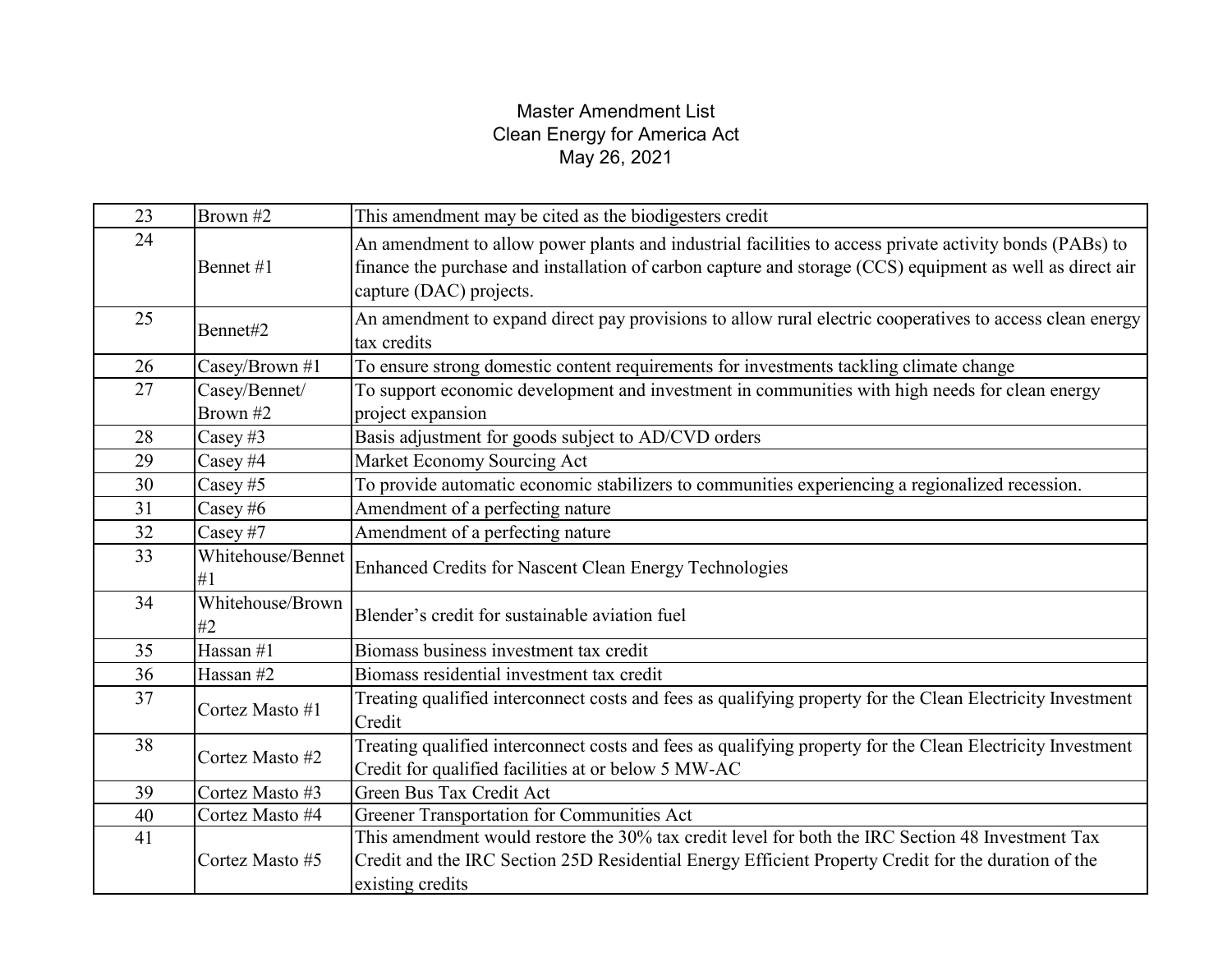| 42 | Cortez Masto #6              | Geothermal parity in tax treatment                                                                                |
|----|------------------------------|-------------------------------------------------------------------------------------------------------------------|
|    | 43<br>Cortez Masto #7        | Incentive for low-impact or degraded lands siting of wind and solar facilities to accelerate the responsible      |
|    |                              | buildout of renewable resources                                                                                   |
|    |                              |                                                                                                                   |
| 44 | Cortez Masto #8              | Amendment of a perfecting nature                                                                                  |
| 45 | Crapo #1                     | To protect rural jobs                                                                                             |
| 46 | Crapo #2                     | To provide for joint rulemaking by relevant agencies                                                              |
| 47 |                              | Grassley/Cornyn #1 To prohibit providing subsidies to wealthy individuals to purchase electric vehicles           |
| 48 | Grassley/Crapo/<br>Daines #2 | To prevent improper payments and fraudulent claims of the electric vehicle tax credit                             |
| 49 | Grassley #3                  | To prevent corporations and wealthy investors from reducing their tax liability below zero                        |
| 50 | Grassley/Cantwell<br>#4      | To extend the Biodiesel and Renewable Diesel Tax credits for three years                                          |
| 51 | Grassley #5                  | To require a study of effects of the EV credit expansion on farm commodity prices                                 |
| 52 | Grassley #6                  | To provide an excise tax credit option for claiming the Clean Fuel Production Credit                              |
| 53 | Cornyn $#1$                  | Keeping the President's Promise Not to Raise Taxes on Americans Earning Less than \$400,000 a year                |
| 54 | Cornyn/Daines #2             | Keeping the President's Promise That "Taxes on Small Businesses Won't Go up."                                     |
| 55 | Cornyn/Crapo/<br>Lankford #3 | Excluding Chinese Produced Electric Vehicles from the EV Credit                                                   |
| 56 | Cornyn/Daines #4             | To provide an offset for the Act                                                                                  |
| 57 | Cornyn#5                     | To Impose the Same Income Threshold Set For the 2021 Stimulus Checks on the Electric Vehicle (EV)                 |
|    |                              | Tax Credit                                                                                                        |
| 58 | Cornyn/Daines #6             | To Protect American Oil & Gas Jobs from Higher Taxes                                                              |
| 59 | Cornyn#7                     | To Strengthen the User-Fee Principle for America's Highway System                                                 |
| 60 | Cornyn $#8$                  | To apply the same objectionable restrictions in the HEROES Act (H.R. 6800, 116 <sup>th</sup> Congress) to the Act |
| 61 | Cornyn $#9$                  | To make certain improvements to the Clean Energy for America Act                                                  |
| 62 | Cornyn $#10$                 | To make certain improvements to the Clean Energy for America Act                                                  |
| 63 | Thune/Grassley #1            | An amendment to the clean fuel production credit to require updated emissions scoring                             |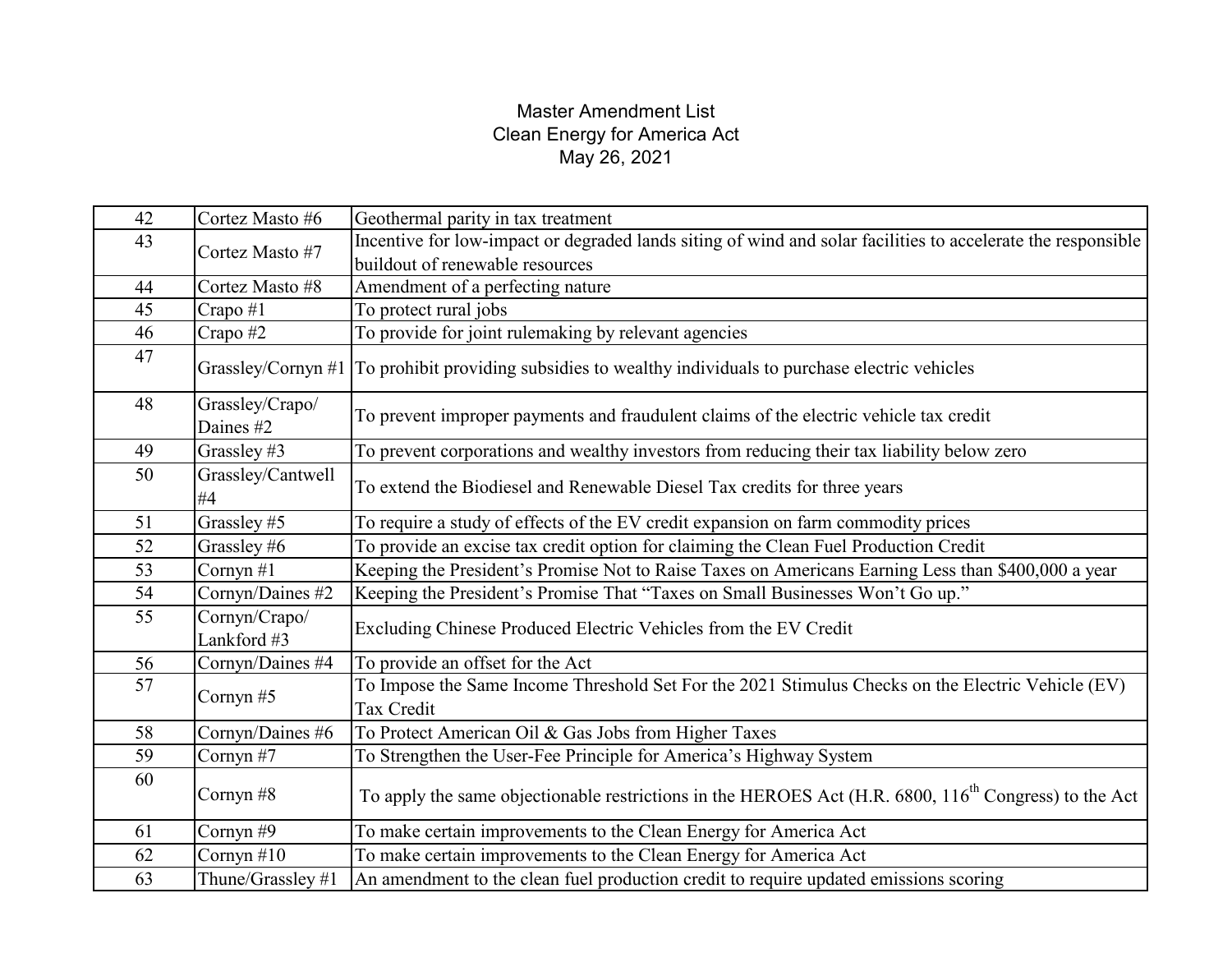| 64 | Thune #2                       | An amendment to the clean electricity credits to require efficient permitting                        |
|----|--------------------------------|------------------------------------------------------------------------------------------------------|
| 65 | Thune/Crapo #3                 | An amendment to add income limits to the electric vehicle credits                                    |
| 66 | Thune #4                       | An amendment to reduce the electric vehicle credit phase-out threshold                               |
| 67 | Thune #5                       | An amendment to amend the electric vehicle credit for heavy vehicles                                 |
| 68 | Thune #6                       | An amendment to certify U.S. competitiveness                                                         |
| 69 | Thune #7                       | An amendment to affirm eligibility for Sec. 45Q                                                      |
| 70 | Thune #8                       | An amendment to extend Sec. $48(a)(3)$ to include pumped-storage hydropower                          |
| 71 | Burr/Crapo #1                  | Renewable Natural Gas Credit                                                                         |
| 72 | Burr #2                        | Existing Nuclear facility ITC/PTC                                                                    |
| 73 | Burr $#3$                      | To make certain modifications or improvements                                                        |
| 74 | Burr #4                        | To make certain modifications or improvements                                                        |
| 75 | Portman #1                     | To make certain modifications or improvements                                                        |
| 76 | Portman #2                     | To require EV manufacturers to meet certain wage and environmental standards in the production of EV |
|    |                                | batteries to be eligible for the EV credit                                                           |
| 77 | Toomey/Crapo #1                | Distributional impact of the Electric Vehicle (EV) individual tax credit                             |
| 78 | Toomey #2                      | Distributional impact of the Energy Efficient Home Improvement credit                                |
| 79 | Toomey#3                       | Scoring temporary extension of expiring provisions as permanent.                                     |
| 80 | Toomey #4                      | To change the name of the bill                                                                       |
| 81 | Toomey#5                       | To strike Section 501(e) of the bill                                                                 |
| 82 | Toomey#6                       | To reduce carbon emissions from the US power sector                                                  |
| 83 | Toomey #7                      | To make certain modifications or improvements                                                        |
| 84 | Toomey#8                       | To make certain modifications or improvements                                                        |
| 85 | Scott #1                       | To make certain modifications or improvements                                                        |
| 86 | Scott #2                       | To make certain modifications or improvements                                                        |
| 87 | Scott #3                       | To make certain modifications or improvements                                                        |
| 88 | Scott #4                       | To make certain modifications or improvements                                                        |
| 89 | Scott $#5$                     | To make certain modifications or improvements                                                        |
| 90 | Cassidy/Lankford/<br>Daines #1 | An amendment to the Clean Electricity Production Credit to require net-zero manufactured components  |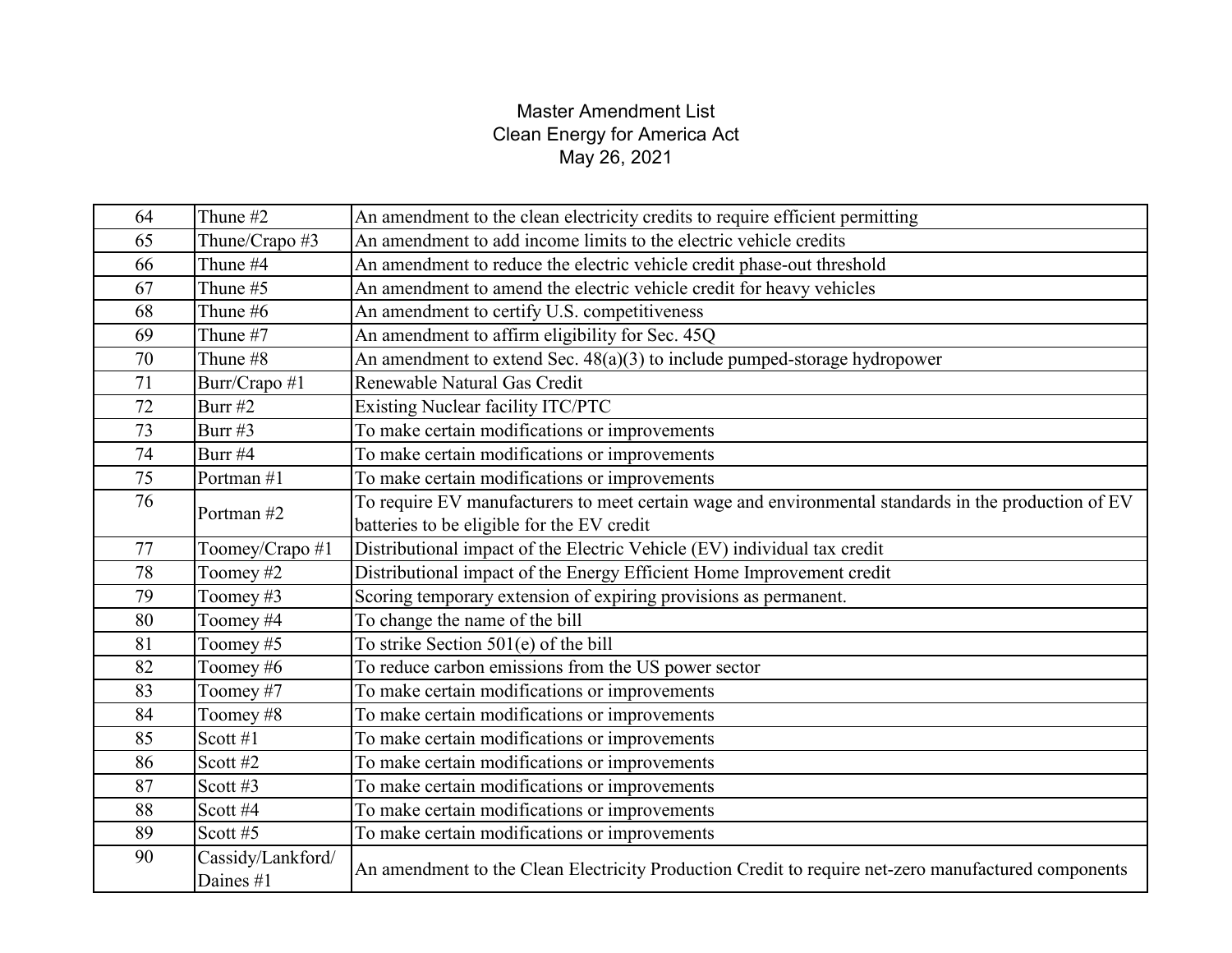| 91  | Cassidy/Lankford/<br>Daines #2 | An amendment to restrict goods produced by forced labor and child labor                                     |
|-----|--------------------------------|-------------------------------------------------------------------------------------------------------------|
| 92  | Cassidy/Crapo #3               | An amendment to limit the electric vehicle tax credit expansion                                             |
| 93  | Cassidy #4                     | An amendment to study the impacts of widespread electric vehicle adoption                                   |
| 94  | Cassidy/Lankford               | An amendment to prevent the EV credit from applying to vehicles produced with rare earth minerals           |
|     | #5                             | mined or processed in nations designated as committing genocide                                             |
| 95  | Cassidy #6                     | An amendment to fix an error in the Internal Revenue Code of 1986 to provide a deduction for certain        |
|     |                                | casualty losses of uncut timber                                                                             |
| 96  | Cassidy #7                     | An amendment to Provide Credit for Coal to Gas Switching                                                    |
| 97  | Cassidy #8                     | To make certain modifications or improvements                                                               |
| 98  | Cassidy #9                     | To make certain modifications or improvements                                                               |
| 99  | Cassidy $#10$                  | To make certain modifications or improvements                                                               |
| 100 | Cassidy #11                    | To make certain modifications or improvements                                                               |
| 101 | Lankford #1                    | Delay clean electricity production and investment credits until the Department of Energy provides certain   |
|     |                                | certification                                                                                               |
| 102 | Lankford #2                    | Prohibit electricity generated from certain renewable sources from collecting tax incentives                |
| 103 | Lankford #3                    | Prohibit high earners from being eligible for the electric vehicle tax credit                               |
| 104 | Lankford #4                    | Prohibit the electric vehicle tax credit from being used to purchase certain vehicles                       |
| 105 | Lankford #5                    | Prohibit the electric vehicle credit from being claimable until certain Treasury Department action          |
| 106 | Lankford #6                    | Prohibit the electric vehicle tax credit from being used on vehicles produced in certain parts of the world |
| 107 | Lankford #7                    | Prohibit grandfathered facilities from collecting clean transportation incentives                           |
| 108 | Lankford #8                    | Delay effectiveness of Title V until certain U.S. Energy Information Administration certification           |
| 109 | Lankford #9                    | Delay effectiveness of Title V until certain Department of Labor certification                              |
| 110 | Lankford #10                   | To make certain modifications or improvements                                                               |
| 111 | Lankford #11                   | To make certain modifications or improvements                                                               |
| 112 | Lankford #12                   | To make certain modifications or improvements                                                               |
| 113 | Daines #1                      | Reinstatement of percentage depletion and increase in rate for critical minerals                            |
| 114 | Daines/Crapo/<br>Lankford #2   | Delay enactment date of legislation until energy prices fall below pre-pandemic levels                      |